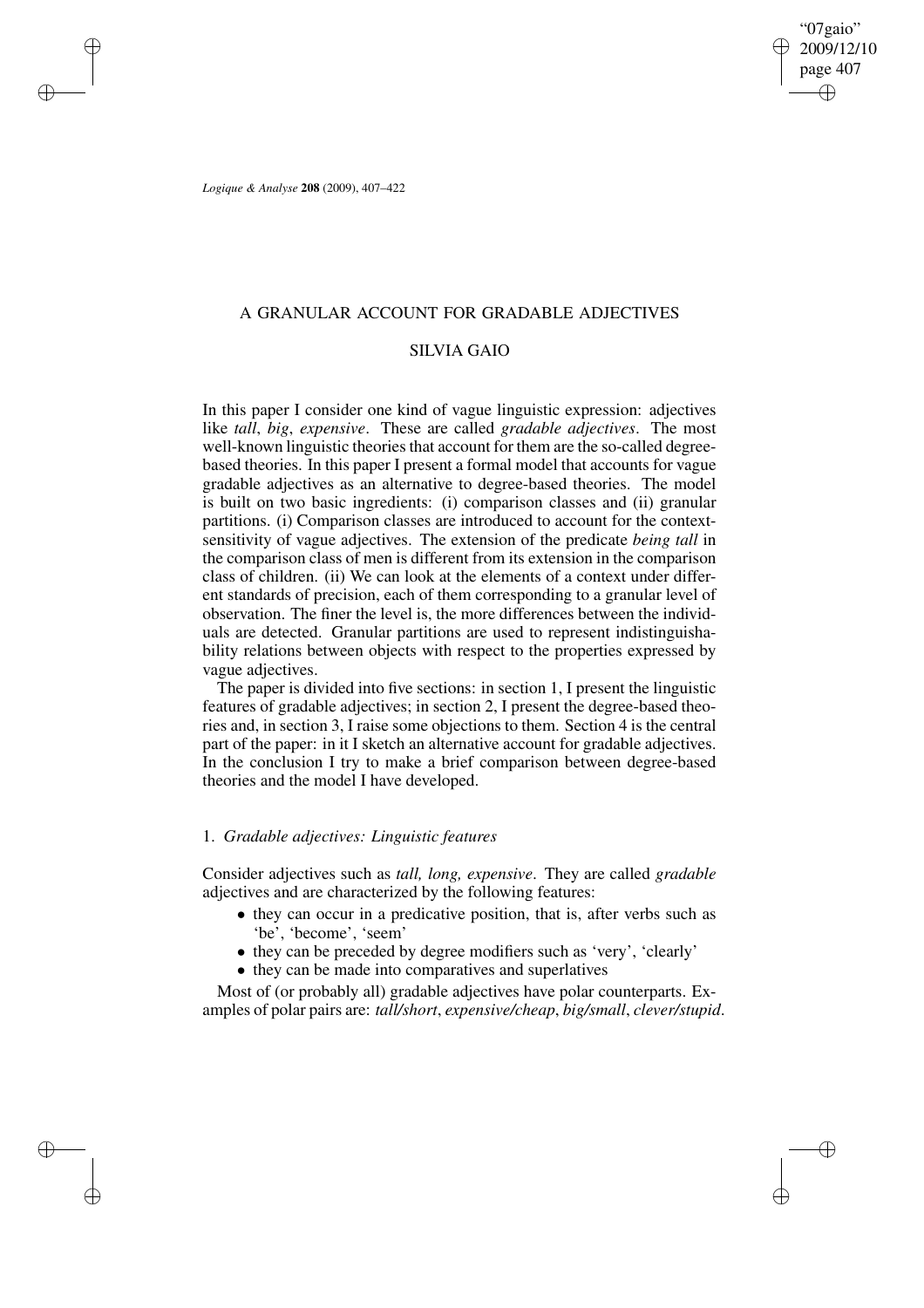"07gaio" 2009/12/10 page 408 ✐ ✐

✐

✐

#### 408 SILVIA GAIO

Each adjective belonging to a polar pair can be classified as positive or negative. Such a classification is based on some empirical features demonstrated by the adjectives themselves. Measure phrases can be associated with positive adjectives, but not with negative ones (you can say "John is 178 cm tall" but not "John is 178 cm short"). Negative adjectives allow downward entailments, while positive ones allow upward entailments. Consider, for instance, the pair *safe/dangerous*: *safe* is negative, *dangerous* positive. From "It is dangerous to drive in Paris" you infer "It is dangerous to drive fast in Paris" but not the reverse, and from "It is safe to drive fast in Des Moines" you infer "It is safe to drive in Des Moines", but not the reverse.

Consider, by contrast, non-gradable adjectives. Examples of non-gradable adjectives are *married*, *female*, *bachelor*. They seem to have a fixed meaning, given by a definition or stipulation to which every speaker can refer. For instance, the meaning of *bachelor* can be given by a definition such as 'man not-married'. Moreover, non-gradable adjectives cannot be modified by degree adverbs (unless your intention is to produce an emphatic effect) and cannot be made into comparatives nor superlatives.

Gradable adjectives can be distinguished between relative and absolute (Kennedy, 2007):

Absolute Adjectives like *wet*, *closed*, *flat* have positive forms that relate objects to maximal or minimal degrees, and are not affected by the Sorites paradox, nor do they have borderline cases. Consider, for instance, *wet*: *wet* requires its argument to have a minimal degree of the property it describes, therefore it is called a *minimum standard* absolute adjective. By contrast, its polar counterpart, *dry*, requires its argument to possess a maximal degree of the property in question: it is thus called a *maximum standard* absolute adjective.

Relative Adjectives like *tall*, *big*, *expensive* have the following features:

• Context-sensitivity: the extension of the predicates generated by relative adjectives changes from context to context. This also means that a sentence containing a relative gradable adjective can get a different truth value depending on the context of utterance. For example, sentence (1),

(1) John is tall,

can be true if John is compared within the class of men, but false if compared within the class of basketball players. Contextsensitivity can be thought of as a problem of the shifting standards from context to context: in each context or comparison class to which John belongs, the meaning of (1) can vary in that

✐

✐

✐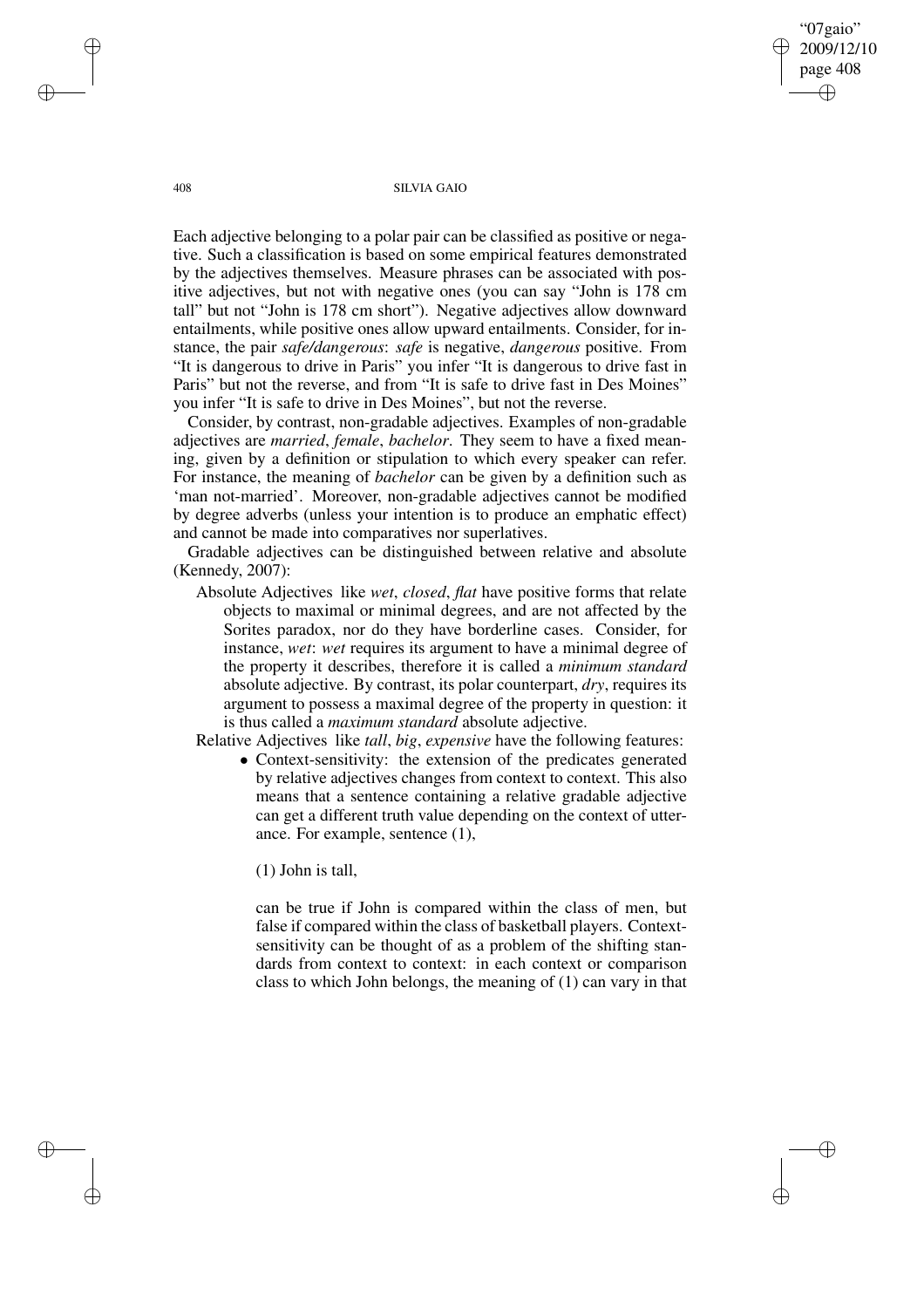#### A GRANULAR ACCOUNT FOR GRADABLE ADJECTIVES 409

the standard of tallness can vary across contexts or comparison classes (Fara, 2000)

- Borderline cases: there are cases where it is difficult to determine whether the property expressed by an adjective can be attributed to some object. Moreover, there is no clear sharp boundary between a positive and a negative polar relative adjective
- Sorites-sensitivity: every relative gradable adjective can give rise to a Sorites paradox. Consider a certain number of men, such that each of them differs from any other by at most 0.5 millimeter. Suppose the intent is to order them in a series from the shortest to the tallest and suppose that the shortest is 160 cm, the tallest 190 cm tall. You look at the shortest man and you say that he is short. Then, you say the same for the second man: he is short as well because there is no relevant difference between him and the first man. If you go on in this way, comparing the n to the  $n + 1$  man, towards the whole series, you will conclude that the tallest man is short as well

Following the characterisation of vagueness outlined by Keefe and Smith (1997), relative gradable adjectives turn out to have all the features of vague expressions: they do not have definite boundaries, they generate borderline cases and they are affected by the Sorites paradox. I will hereafter focus on this class of adjectives.

Because of the vagueness of relative gradable adjectives, sentences containing them cannot easily have a definite interpretation. Moreover, such sentences can have different truth values in different contexts, since the adjectives are context-sensitive. In order to determine the truth value of " $x$  is  $\phi$ ", with  $\phi$  a relative gradable adjective, you have to determine the meaning of  $x$  and the features of the utterance context, and make a "judgment of whether x counts as  $\phi$  in that context" (Kennedy, 2001b, p. 34). A semantic analysis of relative gradable adjectives will then make such a judgment possible, giving to the sentence a definite interpretation and at the same time ensuring difference of interpretations across contexts.

### 2. *Degree-based theories*

✐

✐

✐

✐

In this section, I present the most well-known linguistic theories that account for gradable adjectives: the so-called degree-based theories (Seuren, 1973; Cresswell, 1976; Klein, 1991). According to them, gradable adjectives are analysed as relations or functions from objects to degrees on a scale. Such a scale is an abstract representation, that is a set of elements under a total ordering. Each of those elements is a *degree*. So, a sentence like "x is  $\phi$ "

"07gaio" 2009/12/10 page 409

✐

✐

✐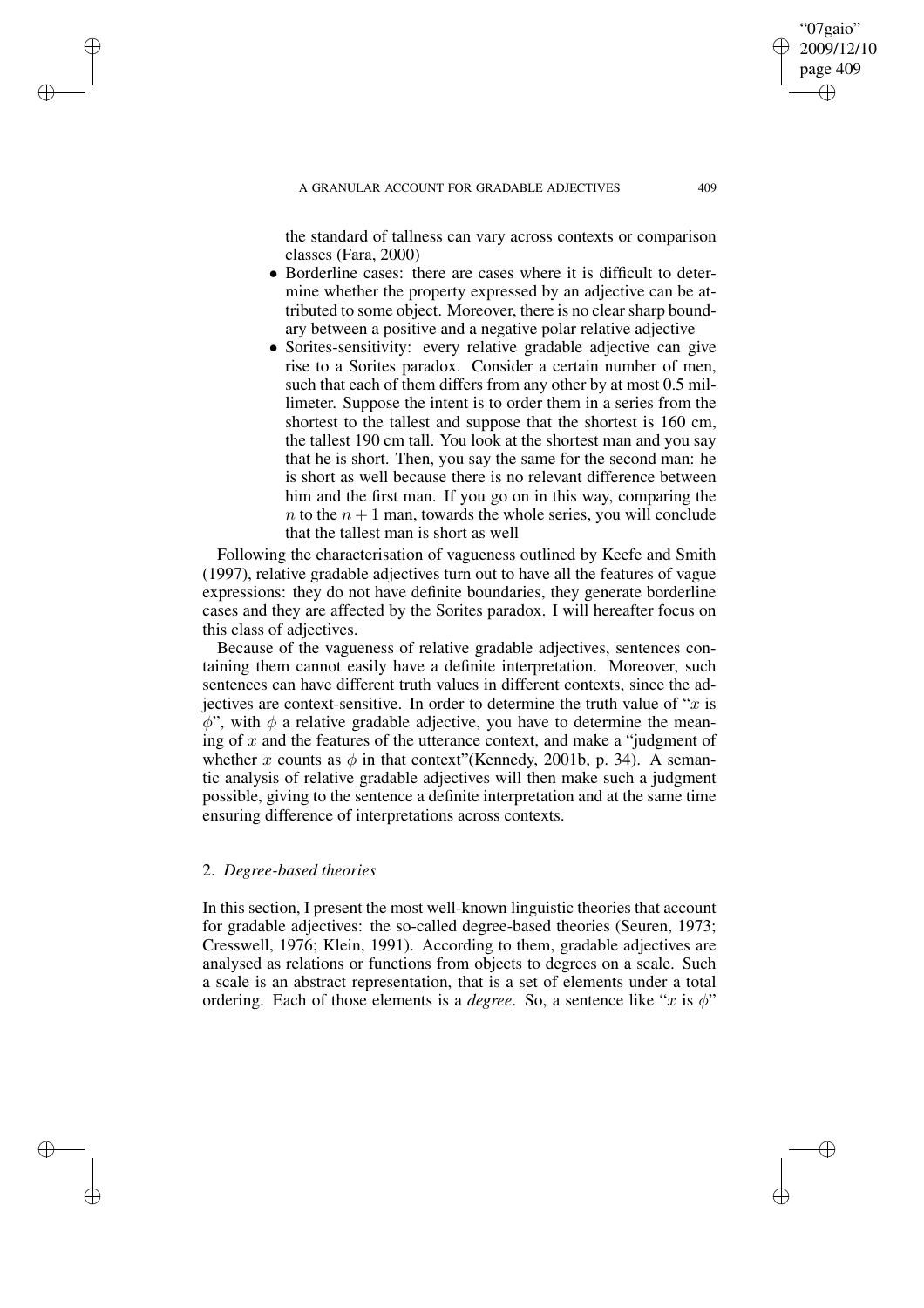"07gaio" 2009/12/10 page 410 ✐ ✐

✐

#### 410 SILVIA GAIO

is true iff the degree to which x is  $\phi$  is at least as great as the degree on the same scale that represents the standard of  $\phi$ -ness.

Comparatives seem to get a simple treatment within a standard degreeapproach. Comparatives define ordering relations between degrees d on some scale S. A sentence like

(2) John is taller than Mary,

is analysed as follows:

✐

✐

✐

✐

(3)  $\exists d([d > \iota d'.\n{tall(Mary, d')] \land [\iota all(John, d)]}).$ 

Take an antonymous pair of adjectives, like *tall* and *short*: they both define (relations or) functions on the same scale, that is, the scale of height. The ordering relations they give rise to are reversed. Let  $\phi_{pos}$  and  $\phi_{neg}$  be functions representing respectively the positive and negative adjectives associated with a scale S.  $\phi_{pos}$  denotes a function from objects to degrees of S and orders the objects according to the relation  $\lt_{\delta}$  ('less than' on the scale of degrees).  $\phi_{neq}$  denotes a function from objects to degrees of S and gives rise to an ordering according to the relation  $>\delta$  ('greater than' on the scale of degrees). Positive degrees, i.e. degrees associated with  $\phi_{pos}$ , are the same objects as negative degrees, i.e. degrees associated with  $\phi_{neq}$ . Therefore, (2) and (4) can be proved to be equivalent:

(4) Mary is shorter than John.

A degree-based account is not able, though, to explain the anomaly of the so-called cross-polar phenomenon. One instance of this phenomenon is (5):

(5) \* John is taller than Mary is short.

(5) is true whenever the degree of John's height exceeds the degree of Mary's height on a scale of height. (5) turns out to be interpretable and, even worse, logically equivalent to (2) and (4), which are not anomalous but perfectly acceptable.

## 2.1. *Intervals*

Kennedy (1997), (2001a) and (2001b) criticises the standard degree-based approach because of its incapacity to explain the cross-polar anomaly as in (5). He proposes another approach, based on degrees not taken as points, but as intervals, or extents, on a scale.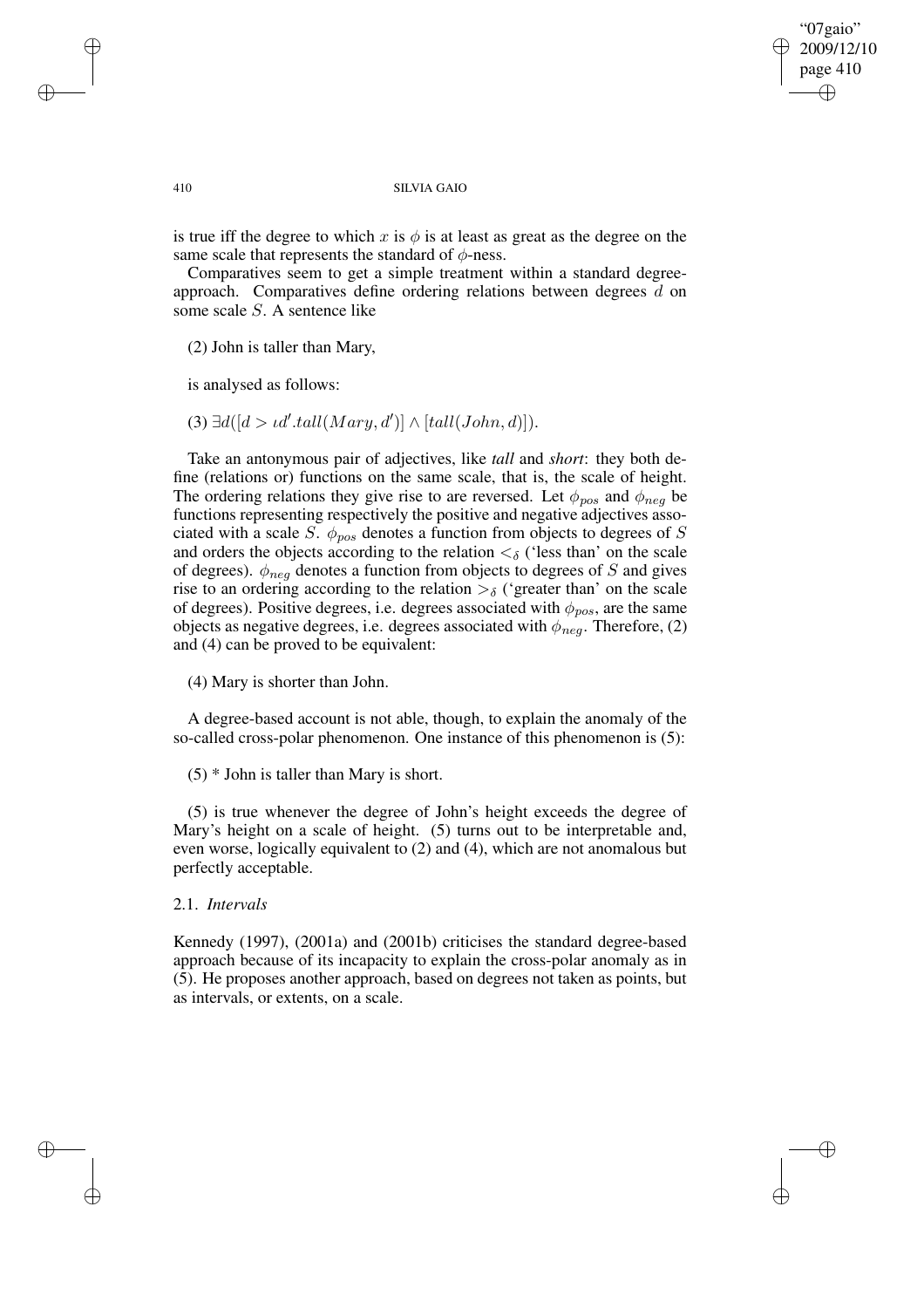✐

✐

✐

Kennedy considers it necessary to make a sortal distinction between positive and negative degrees, and at the same time he wants to assure the equivalence between (2) and (4). Antonymous pairs of adjectives convey the same kind of information about an object: for instance, *tall* and *short* both refer to an object's height. What differs is the perspective from which they consider the projection of any object on some scale. A positive adjective like *tall* has a 'down-up' perspective towards some object x, a negative adjective like *short* has an 'up-down' perspective towards the same object  $x$ .

Kennedy defines a scale  $S$  as a linearly ordered, infinite set of points. Each scale represents some type of measurement: height, length, weight, etc. A degree is not defined as a point on  $S$ , but as a convex, nonempty subset of S, and it is called 'extent' or 'interval'. Given a scale S, the set of positive degrees and the set of negative degrees are defined in such a way that they are disjointed. Moreover, given an antonymous pair, the maximal point of the interval identified by the positive adjective coincides with the minimal point of the interval identified by the negative adjective. So, the positive and negative projections of an object  $x$  on  $S$  are complementary intervals on  $S$ .

Gradable adjectives are thought of as functions from objects to intervals. More precisely, positive adjectives denote functions from objects to positive intervals and negative adjectives functions from objects to negative intervals. Two antonymous adjectives, then, have the same domain but different ranges; they map the same objects onto complementary regions of the same scale. The interval-based theory developed by Kennedy gets the same positive results as the degree-based ones. For instance, (2) and (4) turn out to be logically equivalent. Nevertheless, Kennedy's theory is also able to overcome the difficulties of the degree-based approach. Above all, cross-polar anomalies are not acceptable in the interval account. Consider (5): such a sentence is not acceptable because degrees associated with *tall* and degrees associated with *short* are not comparable, since they are different sorts of objects. (5) is true iff there is an extent that properly includes the extent of Mary's shortness, and John is tall to that extent. But the extent argument of a positive adjective must be a positive extent, and positive extents can include only positive extents. Similarly for negative adjectives: their extent arguments must be negative, and negative extents can include only negative extents. So, in order for (5) to be true, the argument of the positive adjective *tall* has to be a negative extent. That is not the case and (5) turns out to be anomalous.

"07gaio" 2009/12/10 page 411

✐

✐

✐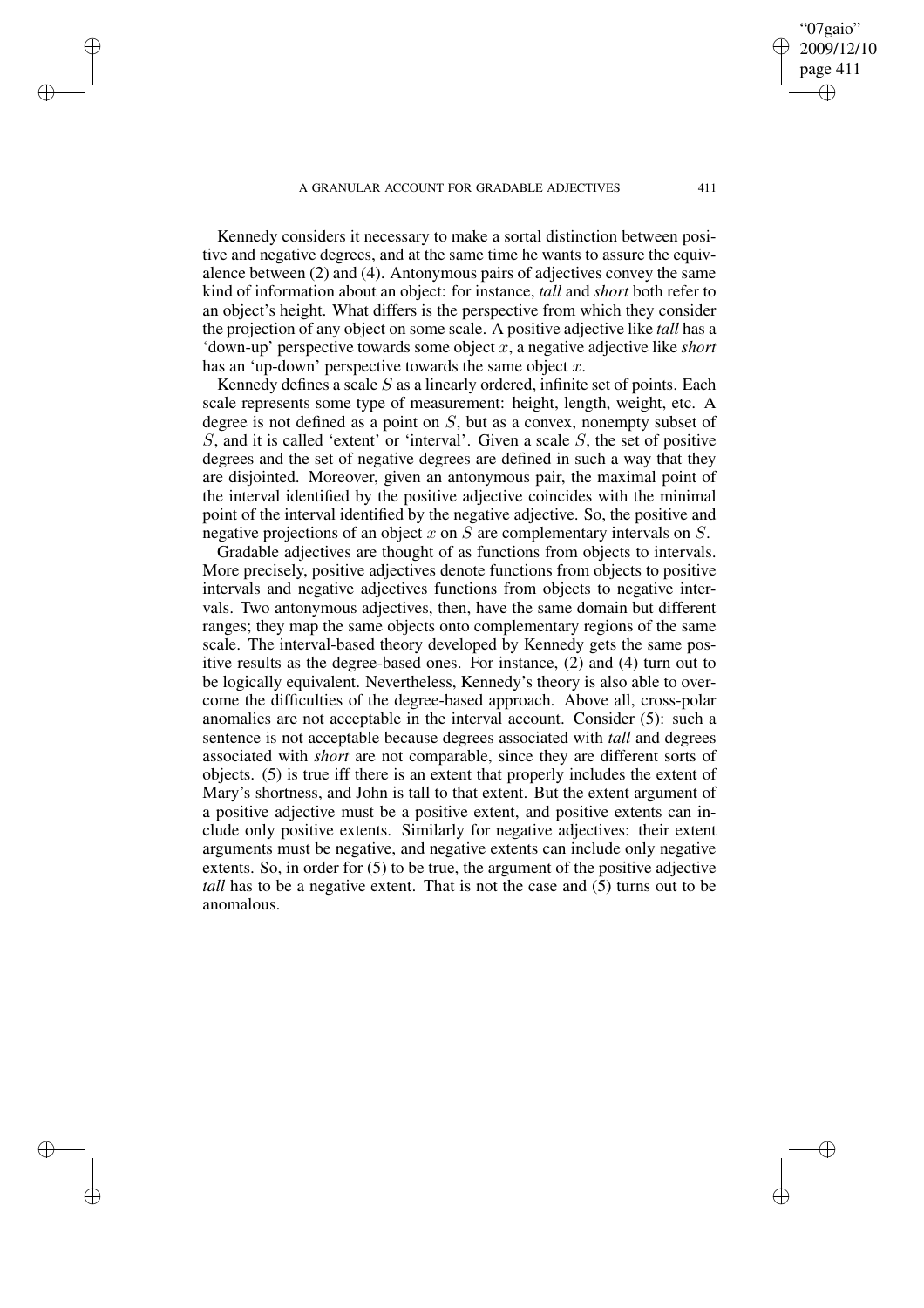"07gaio" 2009/12/10 page 412 ✐ ✐

✐

✐

#### 412 SILVIA GAIO

## 3. *Objections to degree-based theories*

There are some objections that can be raised against both the standard degreebased theory and Kennedy's theory of intervals. I list here three main objections. Objection (1) concerns the ontological commitments of the approach, objection (2) involves some cognitive aspects, and objection (3) is about the interpretation of the positive form of adjectives.

(1) What kind of objects are degrees? Does their use necessarily lead one to some ontological commitments? What is in doubt here is why we should assume a class of abstract objects. If we add a scale of degrees to our ontology, we have to justify it and say why we need to assume the existence of abstract objects. The ontology we get by adding scales of degrees is quite large, especially if we take a realvalued scale as the scale of degrees. The question is: is it necessary to have such a large ontology and admit infinite abstract objects to account for vague adjectives? The same question can also be raised for Kennedy's theory: what kind of objects are intervals? Kennedy is aware of this ontological question and claims to address a similar question in (Kennedy, 2001b). In that paper Kennedy's train of thoughts seems to be the following: if you want to give the right interpretation to gradable adjectives, you need to replace degrees with intervals. But Kennedy does not explain why you need a class of abstract objects in order to account for vague adjectives. He seems to recognise this problem, though, and in footnote 3 he refers to another article by himself (Kennedy, 1999), where he tries to show why approaches that do not make use of measure theories fail. Kennedy (1999) takes into account the theories that account for gradable adjectives by analysing them in terms of partial functions. According to Kennedy, those theories do a good job of explaining most of the semantic properties of gradable adjectives, but are not able to explain the behaviour of antonymous adjectives in comparatives (neither the anomalies, nor the normal uses). For this reason, that is, showing that the alternative theories that are on the market at the moment fail to grasp some phenomena, he argues for the necessity of an intervalbased approach. However, this kind of argument does not address the ontological problem directly. To the question of why we need abstract objects he replies: we need abstract entities because all the other alternatives given by now fail to grasp some phenomena that an interval-based theory does. But this is an *ad hoc* argument. That intervals work well is not a *sufficient* reason to make people believe in abstract things.

✐

✐

✐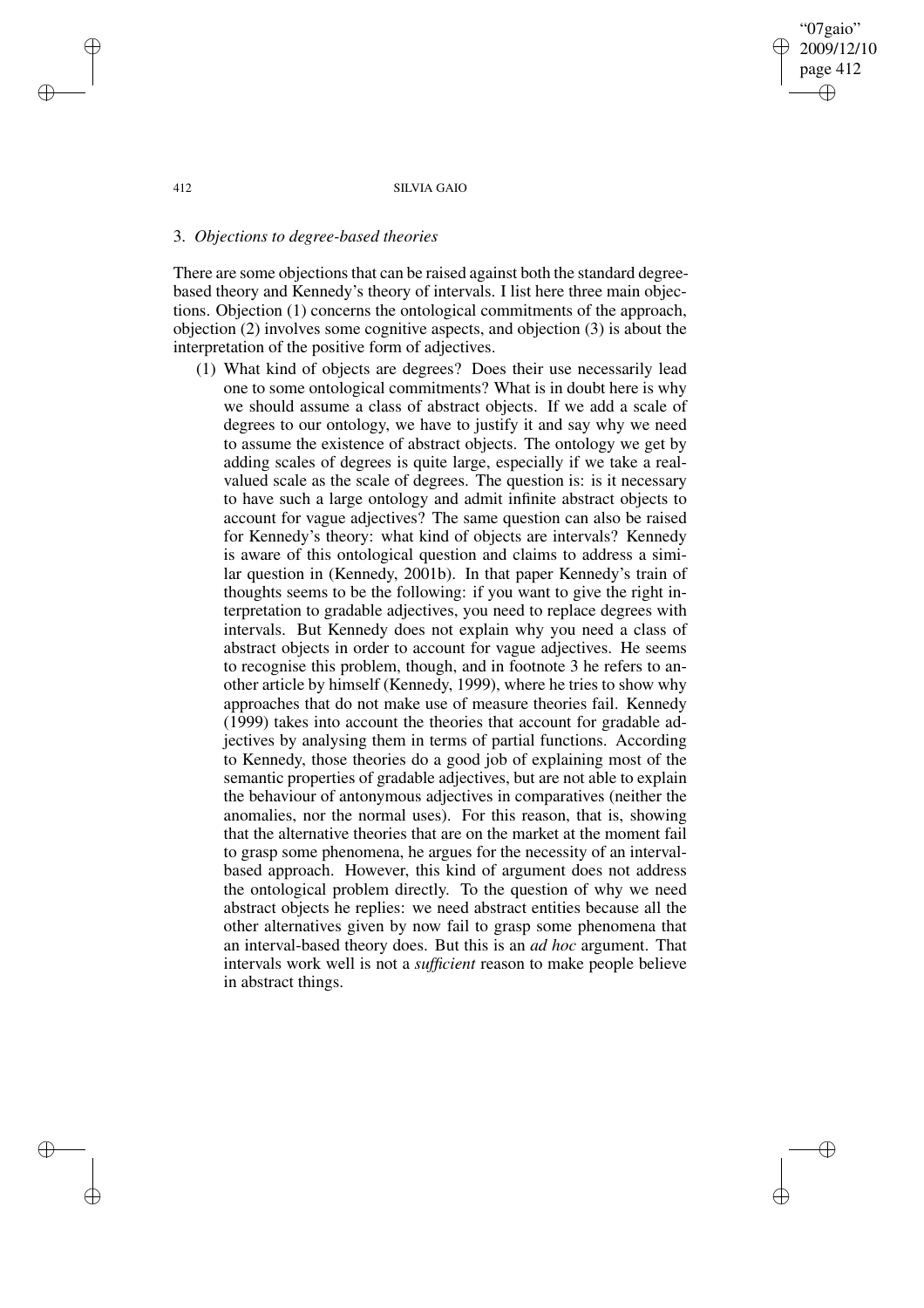#### A GRANULAR ACCOUNT FOR GRADABLE ADJECTIVES 413

✐

✐

✐

✐

- (2) When children learn to use relative gradable adjectives, they are taught that an individual is tall and another is short while comparing those individuals between them or within a class of individuals that differ from them. A child does not measure the difference between the individuals she sees, nor has she any clue about what a centimetre is, but despite all this she can learn and properly use *tall* and *short*. So, it seems that relative gradable adjectives can be used without the notion of measurement. On such a notion the degree-based theory is based. But if we do not need to refer to measures to use vague adjectives, why should we use measures to model our use of adjectives? Can we account for gradable adjectives without measures and degrees?
- (3) Consider the behaviour of positive and comparative forms of adjectives according to the degree and interval approaches: take, for instance, the predicate *tall*. First, the meaning of the expression 'tall to degree d' is determined. Then, the comparative 'taller than' is defined over 'tall to degree d'. Finally, the meaning of the positive form *tall* is defined over the meaning of the comparative. The dependence of positive form from the comparative form is controversial. Most linguists tend to prefer a different treatment of the positive form of adjectives, namely to take that as a primitive (function or relation) and define the comparative form on it.

In the degree and interval approaches considered above, all the properties are assumed to be measurable. My point is that such an assumption is not necessary and that it is possible to think of an alternative theory that explains how we use relative gradable adjectives without assuming degrees, nor intervals, and such that it does not run into objections (1)–(3). I have tried to develop an alternative theory that accounts for relative gradable adjectives, both in their positive and comparative forms, without committing to an infinite number of abstract entities as degrees, or taking measures as primitives. Moreover, the meaning of the comparative of the adjective will be defined over the meaning of the positive form. This means that first you determine the meaning of *tall*, then you define the meaning of 'taller than' by using comparison classes and constraints on the behaviour of the adjective functions in comparison classes. Such an attempt goes back to Kamp, 1975, and Klein, 1980, and takes van Rooij's suggestions as a reference point (van Rooij, 2008, 2009).

"07gaio" 2009/12/10 page 413

✐

✐

✐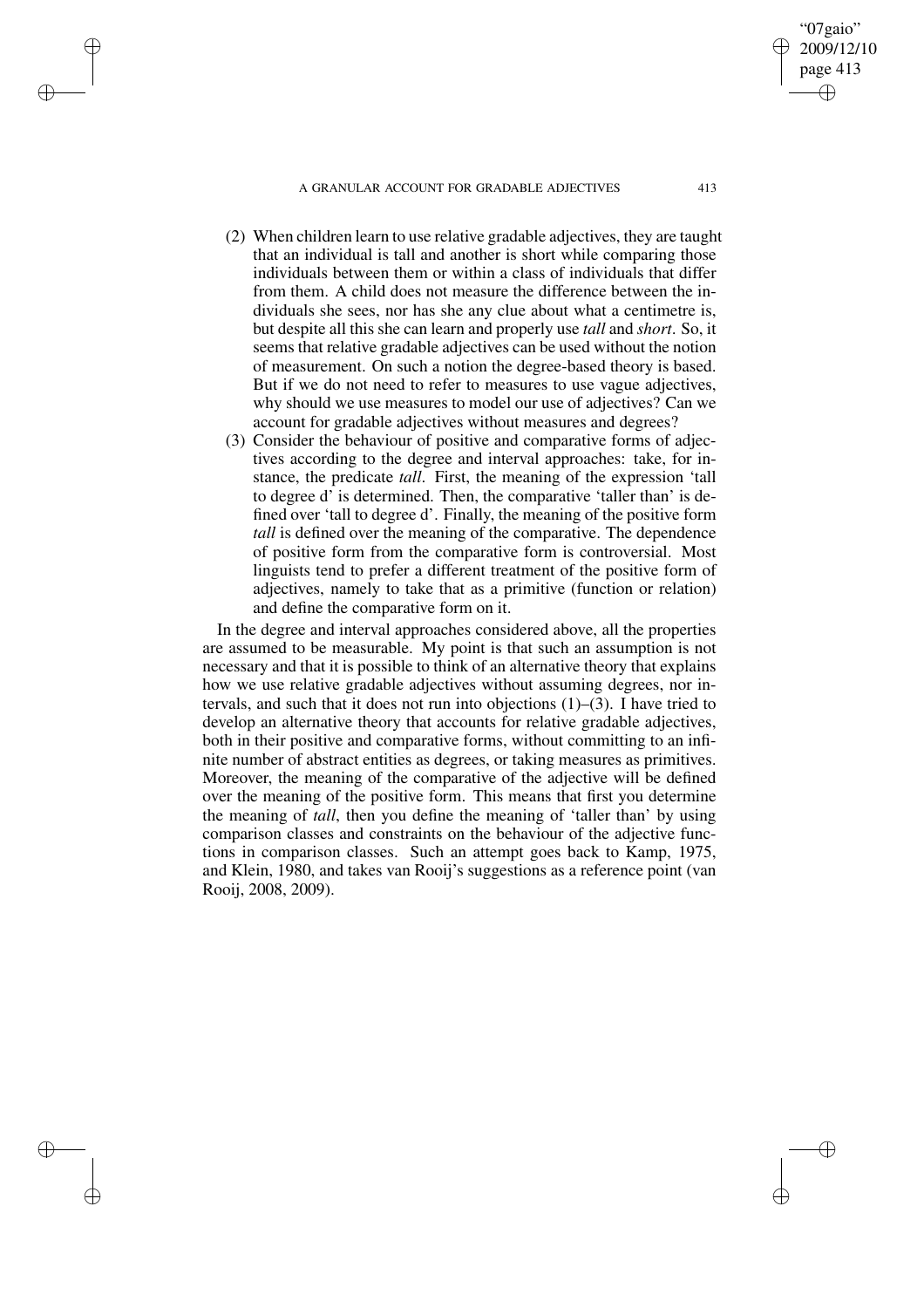"07gaio" 2009/12/10 page 414 ✐ ✐

✐

✐

#### 414 SILVIA GAIO

## 4. *A Model for Polar Adjectives*

In this section I shall briefly sketch a model that tries to capture the intuitions of English speakers concerning their usage of relative gradable adjectives<sup>1</sup>.

I want to start with an observation that guided my research: not all the uses of vague adjectives are problematic. When there is a relevant difference between two objects with respect to some property, we describe them using a pair of polar adjectives without uncertainty. The idea is that if we can model the observations made for the unproblematic case, we can cast light on the problematic ones (e.g. Soritical series) and make clear the semantics of adjectives in those cases, too.

The model I shall introduce is built on two basic ingredients: comparison classes and granular partitions.

- Comparison classes: They are introduced to account for the context-sensitivity that vague adjectives show. Some constraints are put on the primitive functions standing for adjectives in order to make them behave in a different way in each comparison class. Such constraints also make it possible to define a weak ordering relation that represents the comparative relation (van Benthem, 1982; van Rooij, 2009).
- Granular partitions: You can look at the elements of a context under different standards of precision, each of them corresponding to a granular level of observation. The finer the level is, the more differences between the individuals are detected (Hobbs, 1985). For instance, consider a series of individuals who differ from each other by 0.5 mm with respect to their height. We cannot see any difference between the individuals with the naked eye: all of them are equally tall. However, making use of an instrument of measurement, we can detect some difference between them. On the basis of the similarities and differences observed, we can partition the domain into groups of objects, called *granular partitions*. To represent granular partitions in the formal model, a relation of similarity is defined over the comparative relation. Equivalence classes, then, are generated: all the elements belonging to an equivalence class are considered indistinguishable with respect to the property expressed by the adjective considered. Equivalence classes are thought of as granular partitions.

Consider now the formalisation of such ideas. Define first a language  $\mathcal L$ consisting of:

- individual constant symbols:  $\overline{j}, \overline{m}, \overline{s}$  ...
- individual variable symbols:  $x, y, z$  ...
- monadic predicates:  $A, B, C, \ldots$

<sup>1</sup> For a more detailed presentation of the model see Gaio, 2008.

✐

✐

✐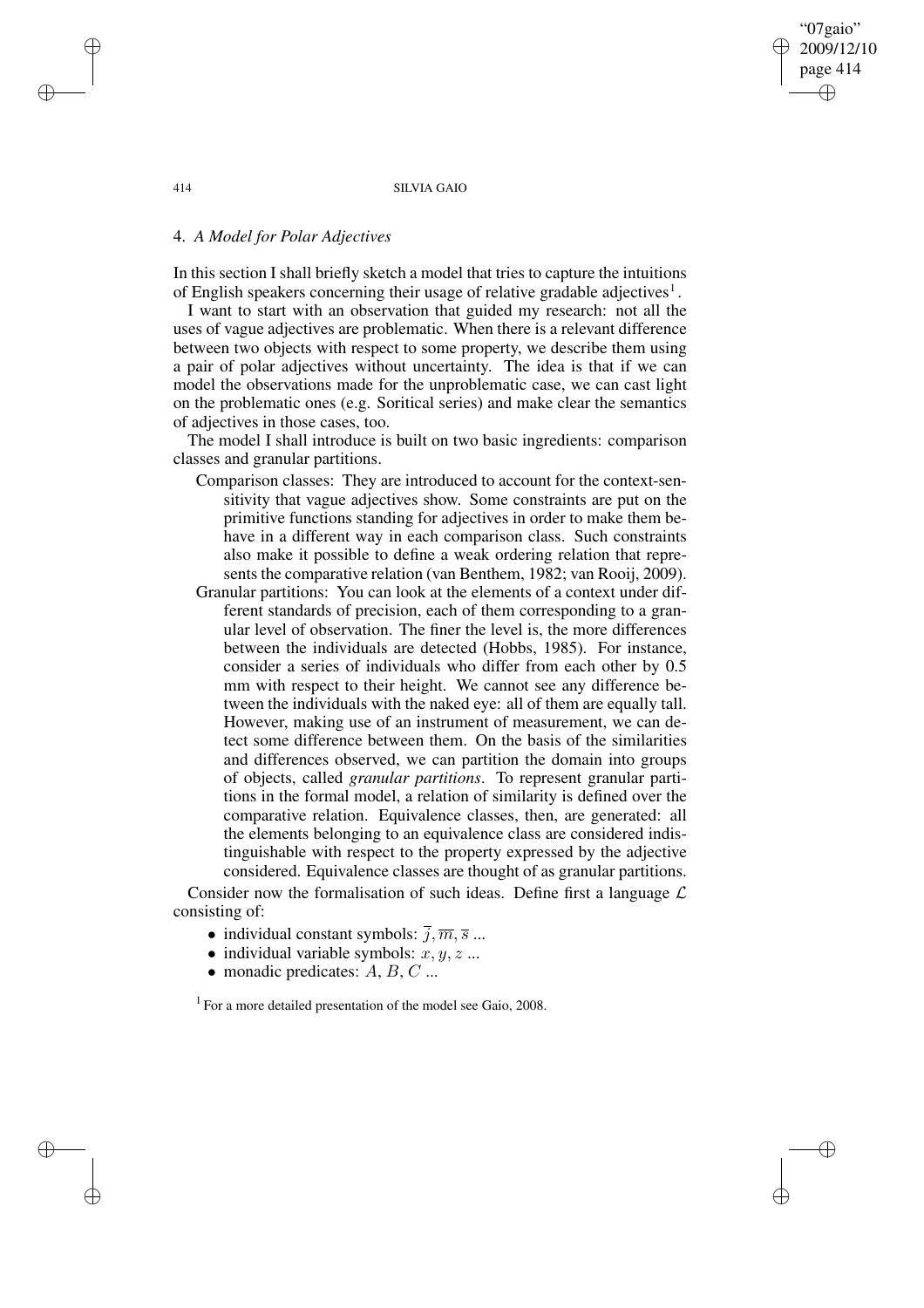• functions:  $P, Q, R$ ...

✐

✐

✐

✐

• usual logical connectives with identity, quantifiers

The set of terms consists of individual constant and individual variable symbols. Formulas are defined in a standard way.

Consider now the following interpretation of  $\mathcal{L}$ :

- Let  $D$  be a domain of objects
- Let individual constant symbols represent proper names: *John, Mary, Sue ...*
- Let monadic predicates represent count nouns like *man*, *tree*, *cat*. They are interpreted in an extensional way: they select some objects of D. Their extensions are called *comparison classes*, c. Let CC be the set of comparison classes  $c$
- Each subset of a comparison class c is called *context*. Given a comparison class c, let  $\overline{O}_c$  be the set of all subsets (contexts) o of c:  $O_c =_{def} \wp(c)$
- Each function such as P represents a gradable adjective (e.g. *tall*, *big*, *fat* ...). Fixed a comparison class c, each function maps individuals of a context  $o \in O_c$  to  $P(o)$ . For instance, if the interpretation of P is *tall*, given some context  $o \in O_c$ ,  $P(o)$  is the set of individuals that are tall in context o
- $\overline{P}$  is defined as the counterpart of  $P: \overline{P}(o) =_{def} \{x \in o : x \notin P(o)\}.$ For example, if P is interpreted as *tall*,  $\overline{P}$  is interpreted as *short*, that is, its polar counterpart<sup>2</sup>.

## 4.1. *Across Comparison Classes and Contexts*

Consider now how to account for the cross-contextual change of meaning of relative gradable adjectives. Some constraints can be put on functions  $P, Q, R$  in order to make them behave in a different way in each comparison class, and produce an ordering relation. Consider the cross-contextual constraints given by van Benthem (1982), based on the concept of difference pair  $(DP)$ :

*Definition* 1: *Two elements*  $x, y$  *form a difference pair in a context o iff*  $x$  *is in*  $P(o)$  *and y in*  $\overline{P}(o)$ *.* 

The constraints are the following:

Upward Difference (UD)

Let  $\langle e, e' \rangle$  be a difference pair in a context *o*. In each context *o'* such

<sup>2</sup> Here P and  $\overline{P}$  are considered contradictories. The model could be improved to treat P and  $\overline{P}$  as contraries.

"07gaio" 2009/12/10 page 415

✐

✐

✐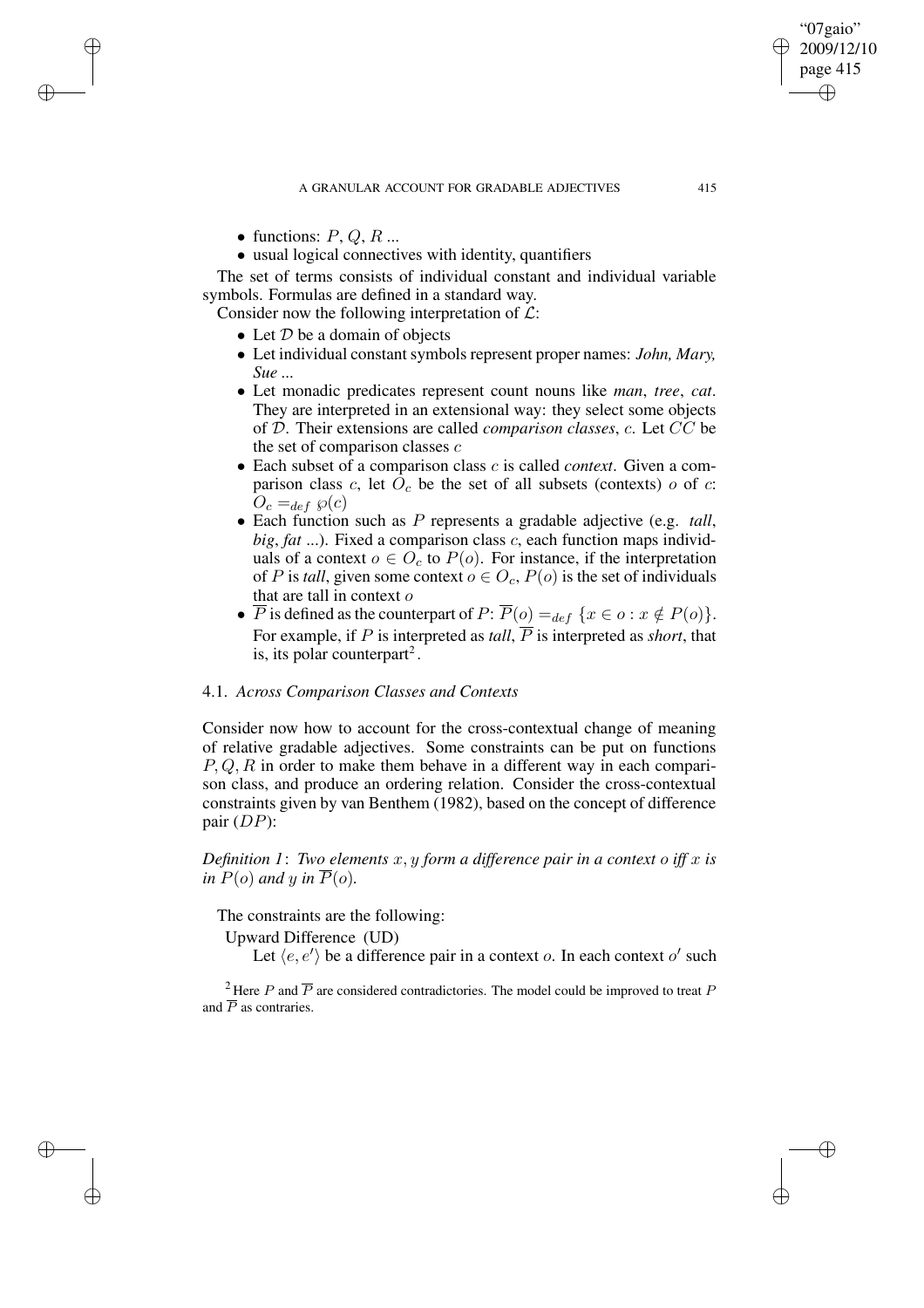"07gaio" 2009/12/10 page 416 ✐ ✐

✐

✐

#### 416 SILVIA GAIO

that  $o \subseteq o'$ , there exist different pairs.

Put otherwise, if in a context  $o$  one element,  $e$ , is tall, another,  $e'$ , short, (UD) makes sure that all the supersets of o will contain at least one element that is tall and one that is short. Those elements are not necessarily  $e, e'$ .

No Reversal (NR)

Let  $\langle e, e' \rangle$  be a difference pair in a context o. There is no context o' such that  $\langle e, e \rangle \in DP(o').$ 

If in a context o one element e is tall and another  $e'$  short, in any other  $\frac{d}{dt}$  context of the reverse cannot be the case. Maybe both *e* and *e'* are tall, or short, but it can never be the case that  $e'$  is tall and  $e$  short.

Downward Difference (DD)

Let  $\langle e, e' \rangle$  be a difference pair in a context o. In each context o' such that  $o' \subseteq o$  and that it includes  $e, e'$ , there exist some difference pairs.

If e is tall and e' short in a large context o, in a smaller context o' containing  $e, e'$  there will be difference pairs, too.

Given such constraints, the comparative relation  $\gt_P$  (to read: 'more P than') can be defined as follows:

# *Definition* 2:  $x >_P y$  *iff*  $x \in P({x, y}) \land y \notin P({x, y})$ *.*

The relation  $\gt_P$  gives rise to a *weak order*, i.e. a structure  $\langle I, R \rangle$  with  $R$  a binary relation on a domain  $I$  that is irreflexive, transitive and almostconnected.

The relations 'being as P as' (i.e. the similarity relation  $\sim_P$ ) and 'being at least as P as'  $(>p)$  can also be defined as follows:

## *Definition* 3:  $x \sim_P y$  *iff it is not the case that*  $x >_P y$  *nor*  $y >_P x$ *.*

*Definition* 4:  $x \geq_P y$  *iff*  $x >_P y$  *or*  $x \sim_P y$ *.* 

## 4.2. *Across Granular Levels*

The conditions for comparatives do not uniquely determine the behaviour of function P. As mentioned before, an important aspect to take into account when modelling gradable adjectives is their meaning-shifting across granular levels of observation. As Luce (1956) highlights, the non-transitivity of indifference relations reflects human inability to discriminate with precision among things that do not differ much one from the other. Luce's consideration on this point perfectly fits our problem with vague adjectives. We cannot always make precise distinctions between two objects with respect to some

✐

✐

✐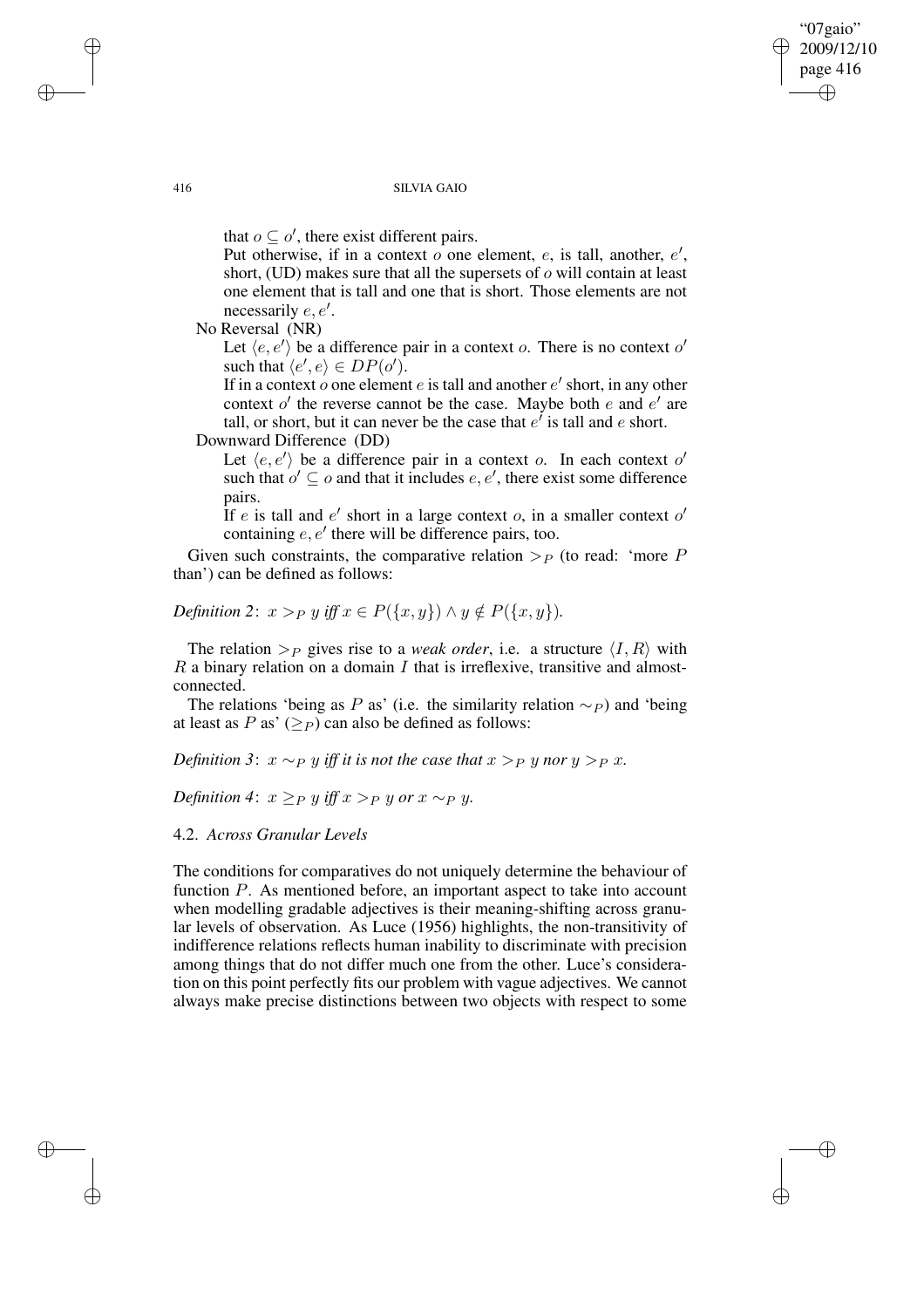✐

✐

✐

observable property. That is why we get into trouble with Sorites series. Nevertheless, if we have some more precise standard of precision or a better way of measurement, we can detect more differences between the elements we consider. According to different standards of precision, called *granular levels*, we can have various models that give rise to different orderings of the objects of our domain. Let us see how this works in a more detailed way.

Let M be a granular structure of type  $\langle \mathcal{D}, CC, P \rangle$ . A granular structure is a tuple containing a fixed domain, the interpretation of the monadic predicates (that is, the set of all comparison classes), and a function P. Different granular structures can give rise to different  $\gt_P$  orderings for the same set of contexts. That means that some granular structures detect more differences between the elements in the contexts than other granular structures.

Given a comparison class, c, take a context  $o \in O_c$ . Since any granular structure provides us with an equivalence relation  $\sim_P$ , equivalence classes partitioning the context are obtained. Equivalence classes are groups of objects, that according to that specific granular structure turn out to be indistinguishable:

*Definition* 5: Let  $a \in \mathfrak{o}$ . Define the equivalence class of e under  $\sim_{P}$  *as follows:*

$$
[e]_{\sim_P} =_{def} \{ x \in o : x \sim_P e \}.
$$

Different granular structures can give rise to different partitions, and therefore to different orderings between objects. Consider the following example.

Example1. Given some comparison class c, let  $o \in O_c$  be a context with three elements:  $o = \{a, b, c\}$ . Consider a function T, representing the adjective *tall*. We can have the following orderings for o:

- $a \sim_T b \sim_T c$ . The granular structures modelling such an ordering give rise to only one equivalence class; all the elements are considered equal with respect to  $T$ , so we cannot have a distinction between objects that are  $T$  and objects that are  $T$ . The contexts structures giving such an ordering are the coarsest ones
- $a >_T b >_T c$ . The granular structures that model such an ordering give rise to three partitions:  $[a]_{\sim_T}$ ,  $[b]_{\sim_T}$ ,  $[c]_{\sim_T}$ . Each object is different from the others with respect to  $T$ . The granular structures giving such an ordering are the most fine-grained
- Between the coarsest and the finest orderings, there can be a third ordering: either  $a \sim_T b >_T c$  or  $a >_T b \sim_T c$ . If a granular structure gives rise to the first ordering, it gives two partitions:  $[a]_{\sim_T}$ and  $[c]_{\sim_T}$ . If it gives rise to the second ordering, then it again gives two partitions, but different ones: [ $a]_{\sim_T}$  and  $[b]_{\sim_T}$

"07gaio" 2009/12/10 page 417

✐

✐

✐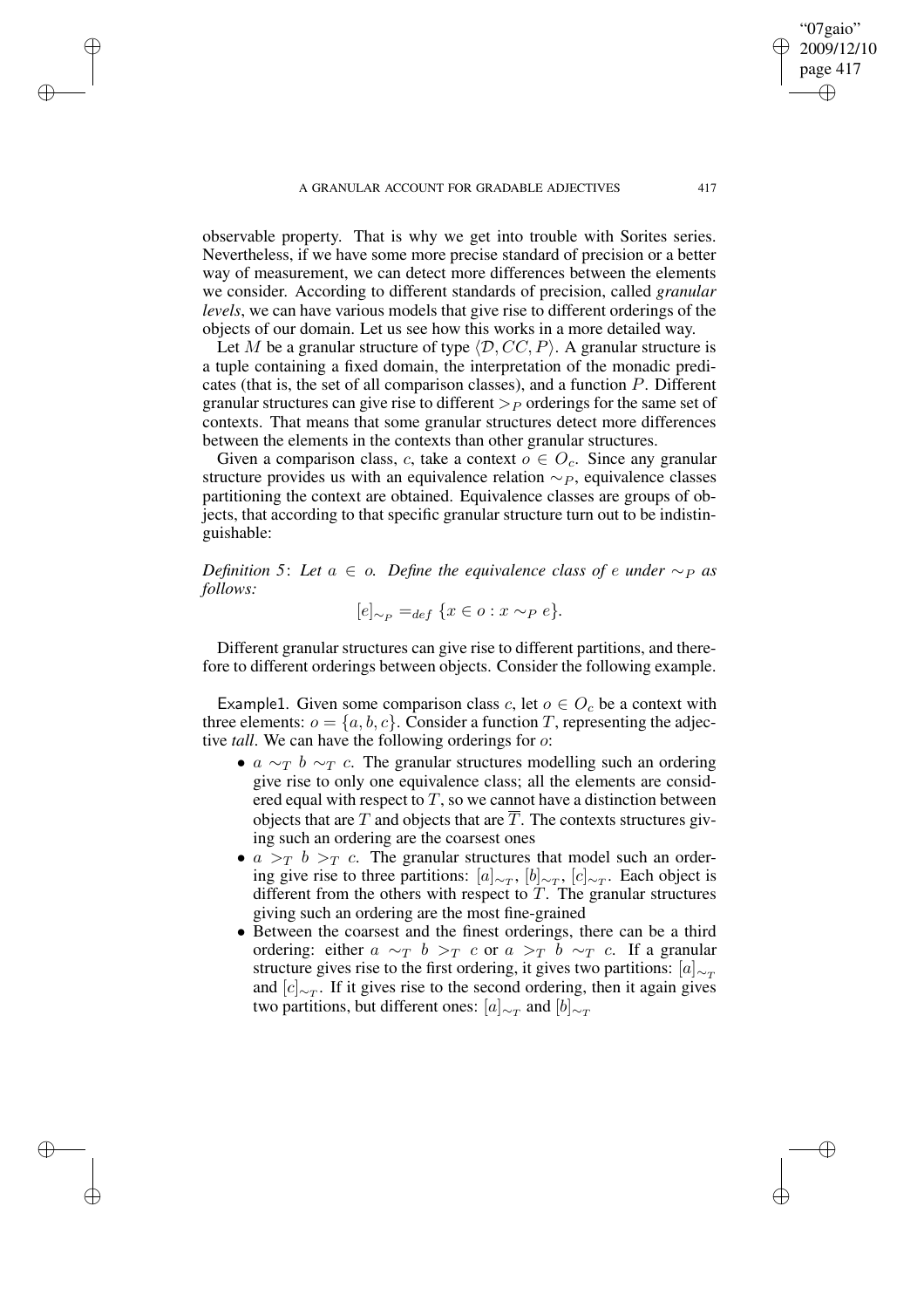✐

#### 418 SILVIA GAIO

We can partially order the granular structures from the coarsest to the finest with respect to any context  $o \in O_c$ . I do not go into the question of how to obtain such an ordering. Rather, consider the following problem: For contexts with more than two equivalence classes, even if two granular structures give rise to the same  $\gt_P$  ordering, they might have different functions of type  $P$  and  $\overline{P}$ . Let me present an example to make the problem clear.

Example2. Consider three fellows, John, Bill and Marc. John and Bill are much taller than Marc. Suppose that John is 185 cm tall, Bill 182 cm, Marc 172 cm<sup>3</sup>. Looking only at those three fellows, you are quite sure about who is tall and who is short and you will naturally say that John and Bill are tall and Marc short. That is not a problematic case, like a Sorites-series or borderline cases. Let T stand for *tall* and T for *short*. Consider the comparison class of men and the following context in it:  $o = j, b, m$ , with j, b, m names for John, Bill, Marc, respectively. Granular structures can give the following orderings with respect to  $\sigma$ :

$$
(1) j \sim_T b \sim_T m
$$

(2)  $j \sim_T b >_T m$ 

$$
(3) j >_T b >_T m
$$

The granular structures that give rise to the coarsest ordering as in (1) are not considered. Ordering (2) can be generated by granular structures that agree with the extensions for T and  $\overline{T}$  in o:  $T(o) = \{j, b\}, \overline{T}(o) = \{m\}.$  Some problems arise with ordering (3). In fact, the ordering  $j >_T b >_T m$  can be generated by two sets of granular structures:

- Set 1:  $T(o) = \{j, b\}, T(o) = \{m\}$
- Set 2:  $T(o) = \{j\}, T(o) = \{b, m\}$

The granular structures belonging to Set 1 give us what we expect: John and Bill are tall, Marc is short. The granular structures of Set 2, instead, give a result that sounds wrong to us: John is tall, Bill and Marc are short. We would never say that Bill is short, probably because there is a lower difference in height between John and Bill than between Bill and Marc, and we are led to conclude that the boundary between *tall* and *short* cannot be between John and Bill, but rather between Bill and Marc. So, can we put some constraints to exclude granular structures with an adjectival function that behaves in an unnatural way, i.e. not according to our intuitions?

The suggestion is the following: given a comparison class  $c$  and a context  $o \in O_c$ , consider also the context  $o^c$ , defined as follows:

*Definition* 6:  $o^c =_{def} \{z \in c \mid \exists x, y \in o : x \geq_P z \geq_P y\}.$ 

 $3$ I refer to their height measures only in order to make it easy to visualize the scenario.

✐

✐

✐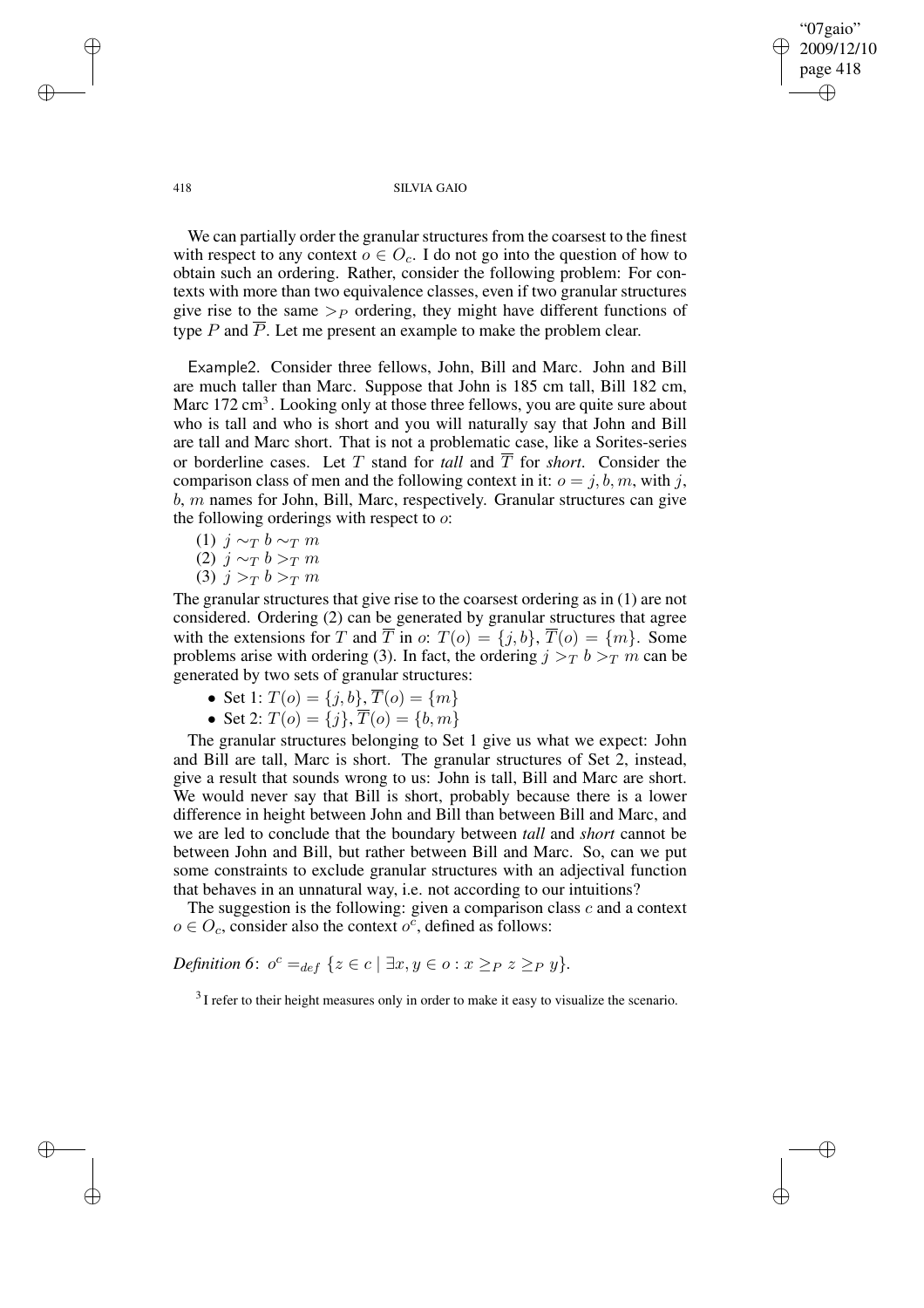✐

✐

✐

Any context  $o$  contains some elements of  $c$ . Fixed a set of granular structures that give rise to the same ordering for all contexts in  $O<sub>c</sub>$ , and given some context  $o \in O_c$ , we consider  $o^c$ , that is, we consider the elements of  $\alpha$  together with the elements in the domain of  $\alpha$  that are 'in-between' the elements of  $\sigma$  in the  $\gt p$ -order raised by the set of granular structures considered.

But how can we guarantee that there are enough elements 'in-between'?

The intuition is the following. When you consider contexts, you look at real objects. Namely, when you use gradable adjectives you want to judge on the basis of some situation in the world. However, to correctly associate gradable adjectives with real objects, you can think to add possible objects that are 'in-between' the real objects according to the comparative relation. That means, if John and Bill are men who relevantly differ in their height, we say that John is tall and Bill short because there can be other men, whose height differs and is less than John's but more than Bill's. This intuition goes together with the fact that all vague relative adjectives suffer from the Sorites paradox: the crucial point of the Sorites paradox is that we have a series of objects, such that there are small differences between every two objects that are contiguous in the series. I want to model vague relative adjectives that give rise to Sorites series. So I need to assume that I *can* have a domain of individuals that are 'equally distributed' with respect to a property. Put otherwise, what I want is each set to have possible objects that form a Sorites series, and each real object to correspond to one of the 'possible' objects of the domain. So, a condition needs to be imposed to each comparison class:

Given a comparison class  $c$ , each element of  $c$  is observably indistinguishable from at least two others. It might happen only for two elements that each of them is indistinguishable from another element $^4$  .

Now, some constraints can be put on the extension of P and  $\overline{P}$  for any  $o^c$ . The first constraint is the following:

$$
|\{ [x]_{\sim_P} \in P(o^c) \}| = |\{ [x]_{\sim_P} \overline{P}(o^c) \}| \pm 1.
$$
 (E)

E says that, given a *fulfilled* context  $o^c$ , half of the elements of  $o^c$  are P and half are  $\overline{P}$ .

Now, consider a set of granular structures that give rise to the same ordering, and a context  $o \in O_c$ . Let us accept only the granular structures that

"07gaio" 2009/12/10 page 419

✐

✐

✐

 $4$ Those two elements are predicted to be the minimal and the maximal element of the set of individuals when ordered. For the formalisation of such a condition see Gaio, 2008, p. 261.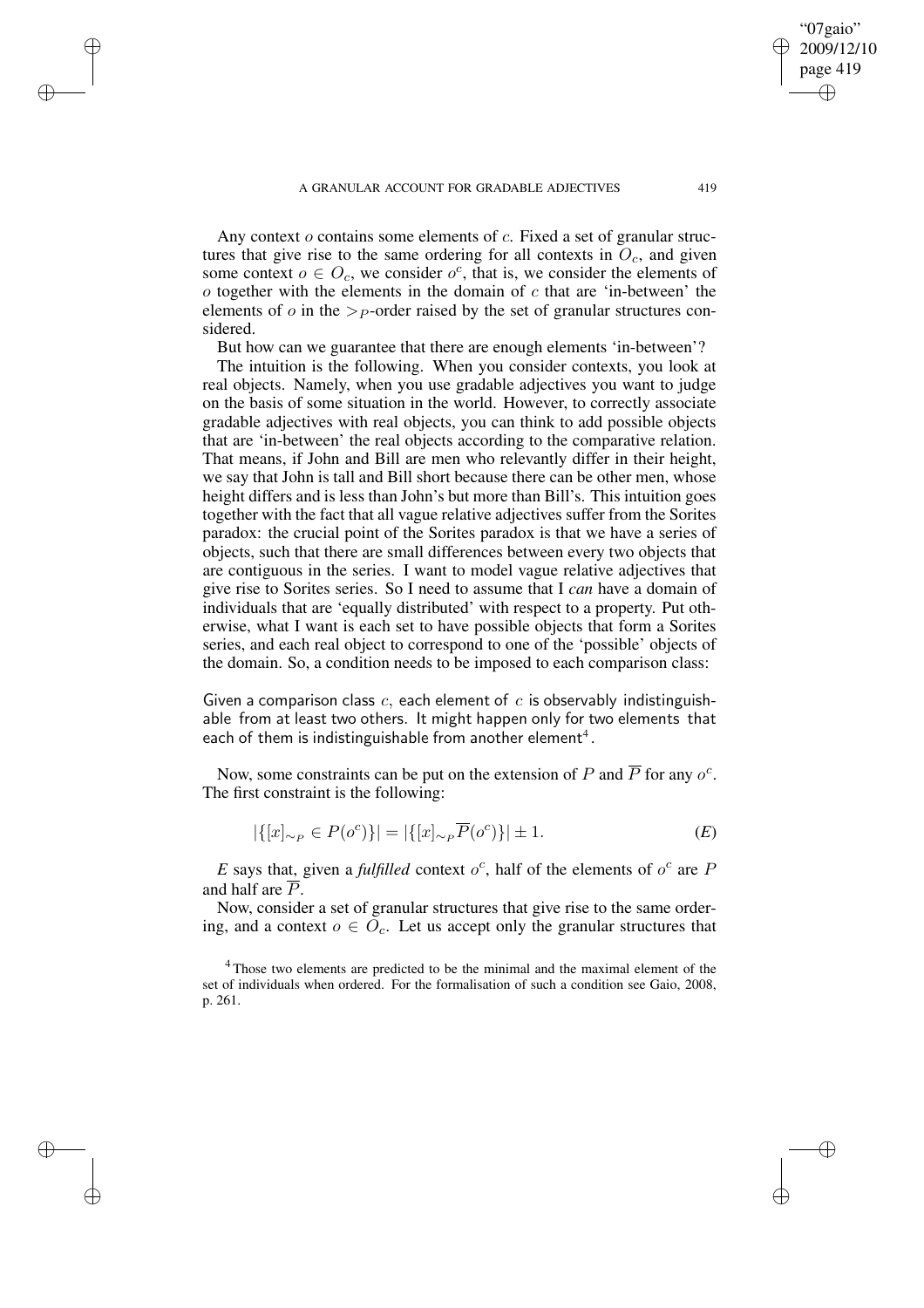✐

#### 420 SILVIA GAIO

make the following formula true:

 $\forall x \in o : x \in P(o)$  iff  $x \in P(o^c)$  $\left( R\right)$  (*R*)

*R* says that the elements in  $\sigma$  are  $P$  in  $\sigma$  if and only if they are  $P$  in the *fulfilled* context  $o^c$ . *R* is the constraint that restricts the set of granular structures, allowing exclusively the granular structures that correctly say which objects are P and which are  $\overline{P}$ .

Go back now to Example2. By the condition imposed on comparison classes, you get a context  $o^c$  containing fellows that are one-to-one indistinguishable in height. Among them there are j, b, m. Now, applying *E* you get that half of the individuals are tall, and half short. Look now at where  $j$ ,  $\bar{b}$  and m are in  $o^c$ : j and b are in the extension of T, and m is in the extension of  $\overline{T}$ . Applying then *R*, the elements in *o* that are tall in  $o^c$  must be tall in *o* too. So, also in  $o$ , j and  $b$  are in the extension of  $T$ , and  $m$  is in the extension of  $\overline{T}$ . Only granular structures of Set 1 are then accepted, while granular structures of Set 2 are ruled out.

## 5. *Conclusion*

In this paper, I presented a formal model to account for relative gradable adjectives, which differs from the degree-based accounts in the fact that it does not assume any scale of degrees and it does not run into objections (1)–(3). Nevertheless, an objection to the model could be the following: The model presents an account for gradable adjectives that is much more complex than the degree-based accounts. You have to take care of granular levels, comparison classes and contexts, while the degree-based theories need only a scale of degrees to explain how gradable adjectives are used. I would like to reply to such an objection with some observations. First of all, my goal is to respect our intuitions on the behaviour of gradable adjectives, and our intuitions can be not always formalised in a simple way. In fact, I want to take into account many aspects that characterise gradable adjectives, namely vagueness, context-sensitivity, granular-sensitivity, and not just gradability. Of course, taking into account more aspects than the degree-based theory makes the account more complex. Secondly, while degree-based theories add degrees to the ontology, I do not add granular levels, comparison classes and contexts as independent elements to the ontology: They are just ways to look at or to group the elements in the domain and not elements added to the domain. What I add to the ontology are what I called 'possible'objects. But I gave a justification of such an operation: I included those elements in the domain because they can build Sorites-series, and since I want to explain how

✐

✐

✐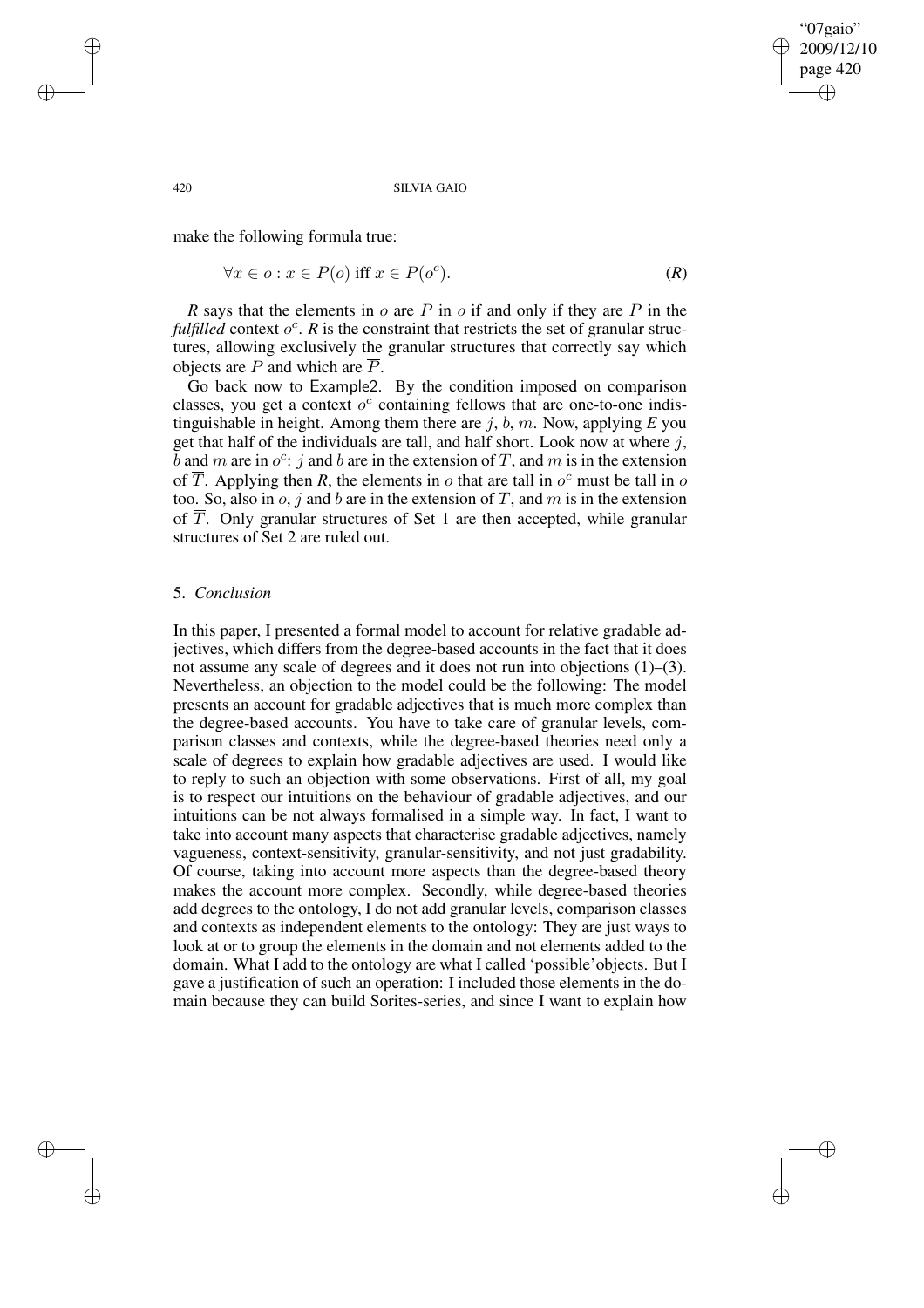✐

✐

✐

vague adjectives apply to Sorites-series, I need to have the possibility to arrive at Sorites-series in the domain. By contrast, degree-based theories add degrees as a tool to explain the behaviour of adjectives, without justifying such an operation<sup>5</sup>.

> Dipartimento di Filosofia Università degli Studi di Padova Piazza Capitaniato, 3 35139 PADOVA Italy E-mail: silvia.gaio@unipd.it

## **REFERENCES**

- [1] Cresswell, M.J. (1976). The Semantics of Degree. In Partee, B. (Ed.), *Montague Grammar* (pp. 261–292). New York: Academic Press.
- [2] Gaio, S. (2008). Granular Models for Vague Predicates. In Eschenbach, C. & Grüninger, M. (Eds.), *Formal Ontology in Information Systems. Proceedings of the Fifth International Conference (FOIS 2008)* (pp. 253–265). Amsterdam: IOS Press.
- [3] Fara, D.G. (2000). Shifting Sands: An Interest-Relative Theory of Vagueness. *Philosophical Topics*, *28(1)*, 45–81. Originally published under the name 'Delia Graff'.
- [4] Hobbs, J.R. (1985). Granularity. In Joshi, A.K. (Ed.), *Proceedings of the 9th International Joint Conference on Artificial Intelligence* (pp. 432–435). Los Angeles (CA): Morgan Kaufmann.
- [5] Kamp, H. (1975). Two Theories of Adjectives. In Keenan, E. (Ed.), *Formal Semantics of Natural Language* (pp. 123–155). Cambridge: Cambridge University Press.
- [6] Keefe, R. & Smith, P. (1997). Introduction: Theories of Vagueness. In Keefe, R. & Smith, P. (Eds.), *Vagueness: A Reader* (pp. 1–57). Cambridge (MA): MIT Press.
- [7] Kennedy, C. (1997). Comparison and Polar Opposition. In Lawson, A. (Ed.), *Semantics and Linguistic Theory 7* (pp. 240–257). Ithaca: CLC Publications.
- [8] Kennedy, C. (1999). Gradable Adjectives Denote Measure Functions, Not Partial Functions. *Studies in the Linguistic Sciences*, *29(1)*, 65–80.
- [9] Kennedy, C. (2001a). On the Monotonicity of Polar Adjectives. In Hoeksema, J., Rullmann, H., Sanchez-Valencia, V., & van der Wouden,

<sup>5</sup> I am deeply grateful to Frank Veltman and Robert van Rooij: the main ideas contained in the paper came up during some discussions with them.

"07gaio" 2009/12/10 page 421

✐

✐

✐